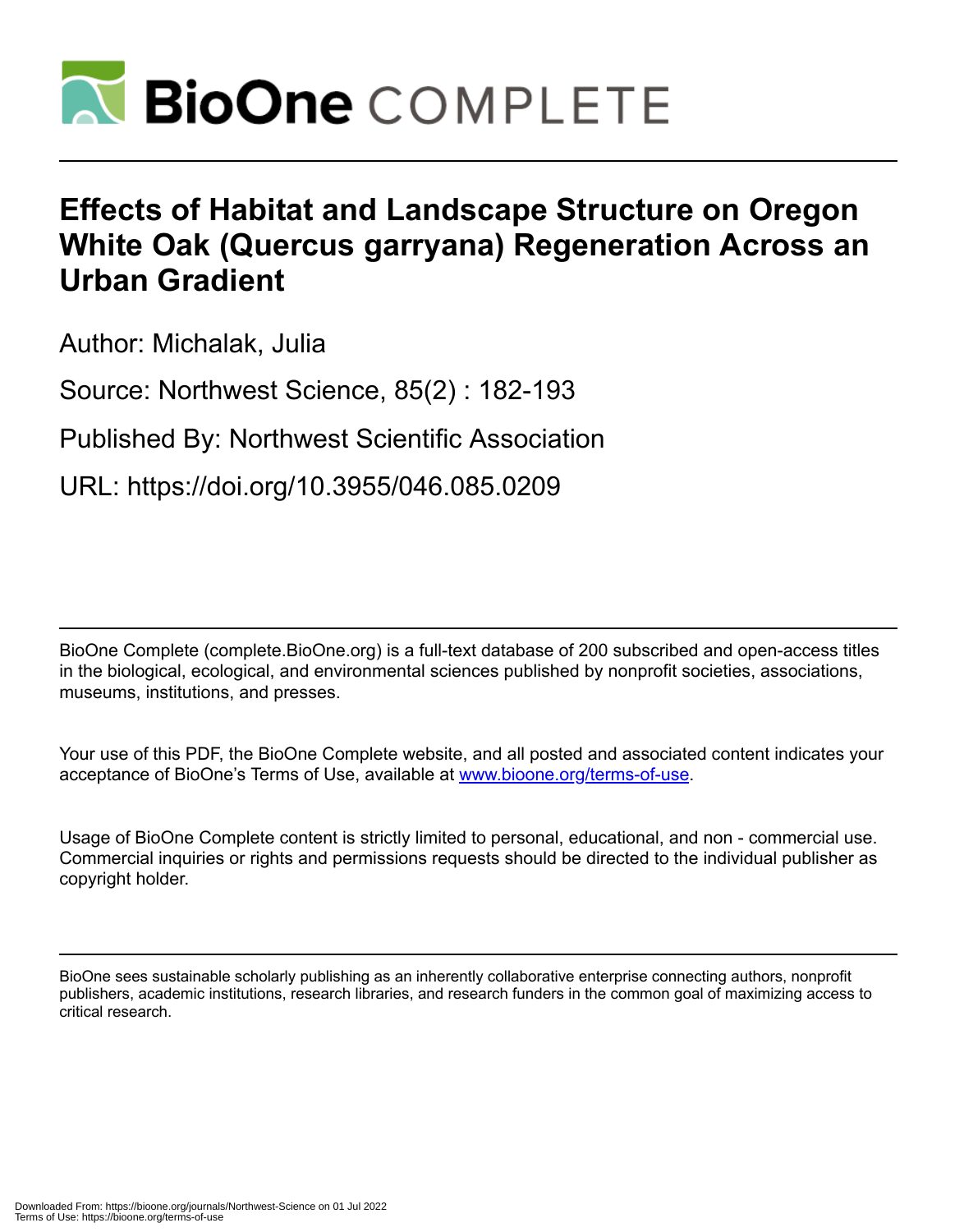# **Effects of Habitat and Landscape Structure on Oregon White Oak (***Quercus garryana***) Regeneration Across an Urban Gradient**

#### **Abstract**

Oregon white oak (*Quercus garryana*) woodlands are the focus of intensive conservation efforts. However, little is known about regeneration in protected oak stands, particularly in small stands surrounded by residential and commercial development. This study investigates the relationship between habitat and landscape structure and patterns of oak seedling and sapling abundance. Specifically, I ask whether patterns of oak seedling and sapling abundance reflect the habitat preferences of animals that disperse acorns and whether seedling and sapling abundance differ in urban versus non-urban landscapes. I conducted vegetation surveys within 30 oak woodlands with natural understory distributed across a gradient of urban development. I used general linear mixed models to determine relationships between oak seedling and sapling abundance and habitat and landscape features. Seedling and sapling patterns showed different relationships to habitat and landscape structure, suggesting that different factors mediate the transition between each stage. I found that seedlings are most abundant under oak and non-oak forest canopy and least abundant under no forest canopy, possibly reflecting dispersal patterns. I found no relationship between seedling abundance and urban development, but young saplings show a negative relationship with urban development. These results suggest that seed dispersers influence seedling spatial patterns, but that this influence is reduced in later life history stages. Although urban development is not related to seedling production, young sapling abundance was significantly lower in urban landscapes. Improved understanding of how habitat and landscape structure influence forest regeneration processes is needed in order to create effective forest restoration and management plans.

#### **Introduction**

In recent decades, expansion of residential and commercial development has replaced much of the existing forest cover in the Puget Sound region (Alig and White 2007). These land-cover changes have lead to a significant decline in the quantity and quality of Oregon white oak (*Quercus garryana* Douglas ex Hook.) habitat. Oregon white oak is the only native oak species in Washington State and therefore represents a unique element of the region's biodiversity. In addition, oak habitats support a rich diversity of flora and fauna and are ecologically important as acorns provide a critical food resource for a wide range of wildlife, including the state-threatened Western gray squirrel (*Sciurus griseus*) (Larsen and Morgan 1998). Finally, oak systems are culturally valued throughout the world (Hougner et al. 2006, Fisher and Bliss 2008, Acacio et al. 2010). As a result, Oregon white oaks are the subject of significant restoration and protection efforts throughout their range (Larsen and Morgan 1998, Fuchs 2001, MacDougall et al. 2004). In Pierce and Thurston counties, Washington, oak stands are designated as critical areas and

therefore receive special protection during the development process (Pierce County, Ord. 2004-56s § 4 (part), 2004, Thurston County, Ord. 12463 §§ 2, 3, 200). Oak protection efforts have resulted in numerous oak stands embedded in a developed landscape. However, little is known about whether these protected urban stands are able to regenerate.

Urban areas present significantly altered environmental conditions that potentially affect oak regeneration. First, urban development alters the diversity, abundance and possibly behavior of species available to disperse acorns. Research has shown that adding or removing dispersal species at a particular location can alter seed dispersal patterns, leading to shifts in plant species composition as some seeds are no longer dispersed or may be dispersed to different locations (Christian 2001). In addition, seed dispersal often increases germination and survival and so the loss of animal dispersers can lead to higher seed predation and lower germination success (Asquith et al. 1999, Moore and Swihart 2007). Oregon white oaks are dependent upon animal dispersers including Steller's jays (*Cyanocitta stelleri*), western gray squirrels (*Sciurus griseus*), and eastern gray squirrels (*Sciurus carolinensis*). These animals provide two important services that both increase germination and survival: they carry acorns away from the parent tree,

<sup>1</sup>Author to whom correspondence should be addressed. Email: michalaj@u.washington.edu

<sup>182</sup> Northwest Science, Vol. 85, No. 2, 2011 © 2011 by the Northwest Scientific Association. All rights reserved.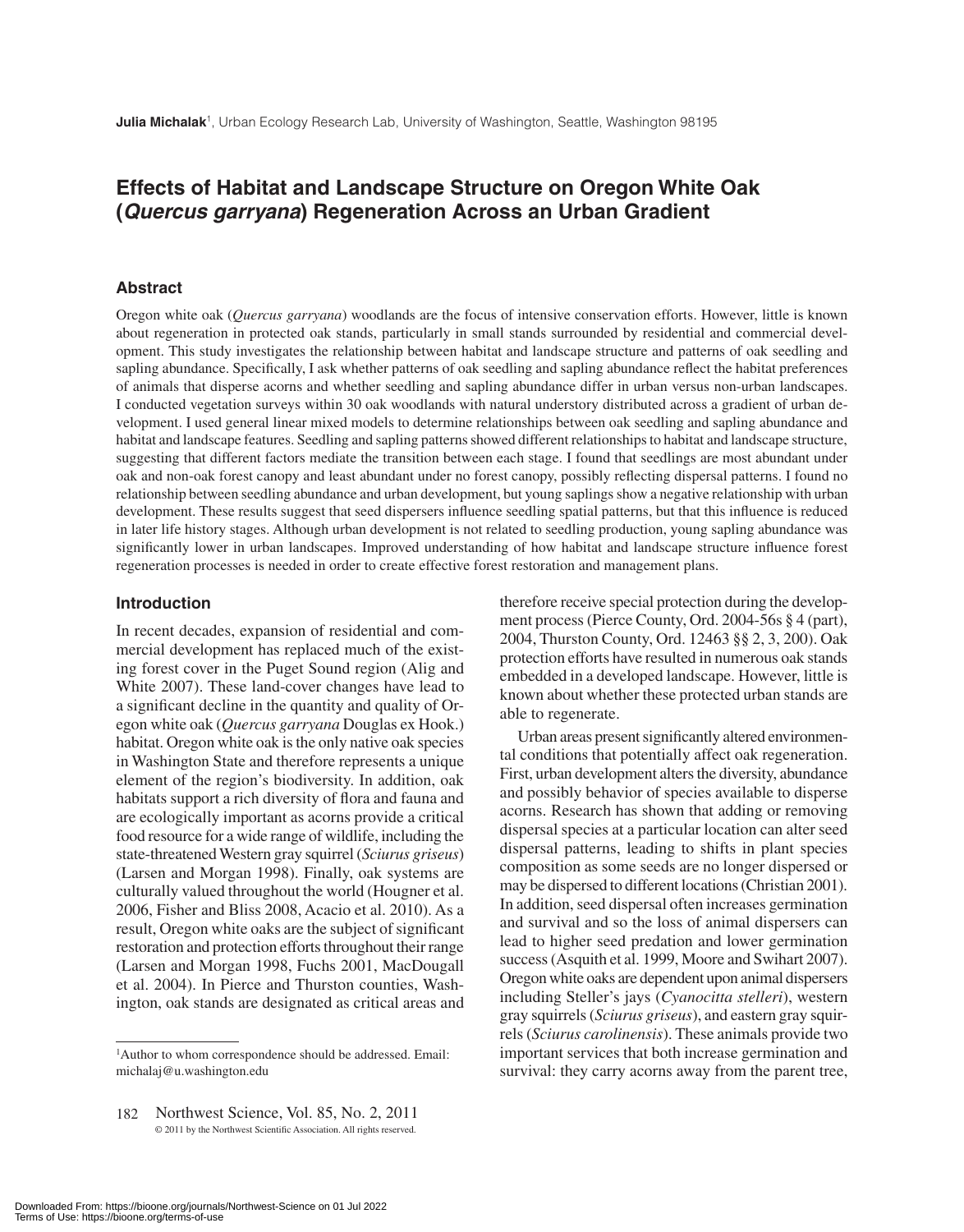reducing density dependent mortality (Janzen 1970, Howe and Miriti 2000); and they bury or cache acorns, reducing the risk of desiccation (Fuchs et al. 2000a). In the study region, western gray squirrels are not known to occupy forest patches in urban areas (Ryan and Carey 1995), whereas eastern gray squirrels are abundant in urban landscapes. In addition, Steller's jays are more abundant in suburban than in urban or wildland areas (Vigallon and Marzluff 2005).

In addition to altering the presence and absence of a species, urban areas often have a higher abundance of fewer species (Blair 1996, Shochat et al. 2004), which may result in altered ecological processes. In the case of Oregon white oak, animal dispersers are also seed predators. Browers and Breland (1996) found higher rates of seed removal from experimental food stations near houses and buildings compared to stations in rural areas, which they suggest may be due to a higher density of squirrels in developed areas. The lack of large predators in urban areas can also lead to altered trophic dynamics (Shochat et al. 2004), possibly leading to a higher abundance of seed predators and seedling herbivores.

Several studies have demonstrated that spatial patterns at the site and landscape scales influence seed dispersal and subsequent seedling recruitment patterns (Garcia and Obesco 2003, McEuen and Curran 2004, Herrera and Garcia 2010). For animal-dispersed seeds, the behavior and habitat preferences of animal dispersers interact with the spatial structure of the landscape to produce the observed patterns of seed deposition (Russo et al. 2006). If animal dispersers prefer particular habitat types, these behavioral preferences may be reflected in patterns of seedling abundance. For the Oregon white oak, research has shown that their animal dispersers appear to have specific habitat preferences. For example, Fuchs and others (2000b) found that Steller's jays prefer to cache acorns in areas with abundant tree and shrub cover, but sparse herb cover. In addition, telemetry data collected for eastern and western gray squirrels show that these squirrels prefer to remain under forest canopy. Preferences for specific understory types are less clear. Western gray squirrels often occupy areas with open, sparse understory, while eastern gray squirrels occupy areas with abundant shrub cover (Aaron Johnston, University of Washington, personal communication).

In this study, I ask two questions: 1) do patterns of oak seedling and sapling abundance differ depending on canopy and understory conditions; and 2) do patterns of seedling and sapling abundance differ in urban versus non-urban landscapes? First, I hypothesize that seedling abundance will be higher in habitat types preferred by jays and squirrels. Specifically, I expect *seedling* abundance will be higher under forest canopy because it is a preferred habitat for squirrels and preferred caching habitat for jays. Disperser preferences for understory type differ by species; thus, both shrub and open understory habitats may have greater seedling abundance than grass-dominated understory habitats. Alternatively, rodent seed predation is often higher under shrub cover (Fuchs et al. 2000b, Kollmann and Buschor 2002, Perez-Ramos and Marañón 2008), suggesting that seedling emergence may be lower in this understory type. Finally, western gray squirrels have an extremely restricted range in western Washington, suggesting that fewer acorns may be dispersed to open understory habitats. Consequently, my second hypothesis is that *seedling* abundance will not have a strong relationship to understory conditions. Third, I hypothesize that *sapling* abundance will have a weaker relationship with disperser habitat preferences than seedlings. This is because the factors mediating the transition from seedling to sapling (e.g., herbivory), are likely to differ from those that influence the acorn to seedling stage. Lastly, I expect that both *seedling and sapling* abundance will be lower in oak woodlands surrounded by urban development. Areas with moderate to high densities of residential and commercial development often support a higher density of acorn predators, including eastern gray squirrels and Steller's jays, and herbivores such as deer and rabbits, which could suppress seedling emergence and survival in these areas.

# **Study Area**

This study was conducted in the southern end of the Puget Sound Trough within the western third of Pierce and Thurston Counties, WA (Figure 1). Oregon white oaks often form relatively distinct stands (referred to here as oak woodlands), which are distributed throughout the region from the highly urbanized Tacoma metropolitan region in the north, through Joint Base Lewis-McChord (JBLM) Military installation and into rural sections of Pierce and Thurston Counties to the south. Mean annual precipitation is approximately 96 cm annually in Tacoma, but averages only four cm per month during the growing season between April and September (WRCC 2010). JBLM is over 35,000 ha and contains both extensive areas of relatively undeveloped land and significant housing, commercial, and office development. As a result, this region provides a unique opportunity to study the effects of residential and commercial development on Oregon white oak stand structure and regeneration processes.

Patterns of Urban Oregon White Oak Regeneration 183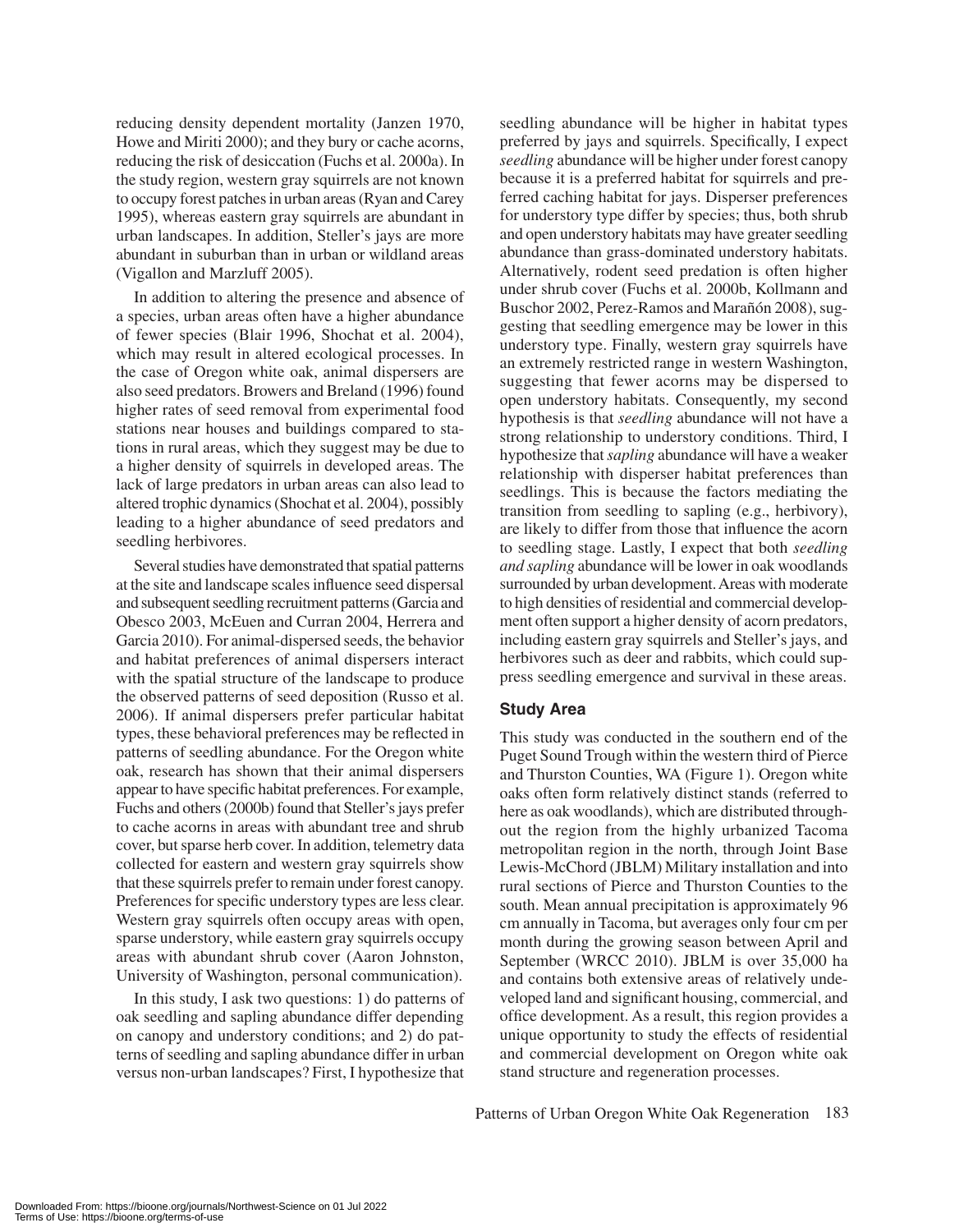

Figure 1. Distribution of Oregon white oak in western Washington. Study area indicated by box.

# **Methods**

#### Site Selection

I randomly selected 45 sites from a subset of oakdominated woodlands from a GIS database created by the Washington Natural Heritage Program. The Heritage Program defines oak-dominated stands as having greater than 25% crown canopy cover of Oregon white oak in the upper canopy layers and less than 25% crown cover of conifers with a minimum stand size threshold of approximately one acre. To reduce variation in within-stand characteristics, the subset consisted of woodlands between one and 10 ha. The stand size range was chosen to capture the majority of oak woodlands in the database while minimizing variation in woodland size. Of all the oak-dominated woodlands in the study area, 90% were smaller than 10 ha. Oak woodlands less than one ha were also excluded to avoid including woodlands with only a few oak trees.

# Ultimately, 62% of all the oak-dominated woodlands in the study area fell within the size range selected. All sites were located on public lands and sites were discarded from the sample if site visits revealed that they were not accessible or had understory dominated by manicured lawns or pavement. As a result, all sites had understory vegetation that would permit natural forest regeneration. A total of 30 sites met my criteria and were included in the study. Elevation of the study area ranges from 10 to 200 m a.s.l. and all woodlands were located on gravelly or fine sandy loam soils in the Everett-Spanaway-Nisqually complex (Pierce County soils data, JBLM soils data, and Thurston County soils data).

#### Landscape Measurement Methods

I defined a "landscape" as the area within a 0.5 km of each oak woodland site. I chose this distance because field research has indicated that it captures the approxi-

#### 184 Michalak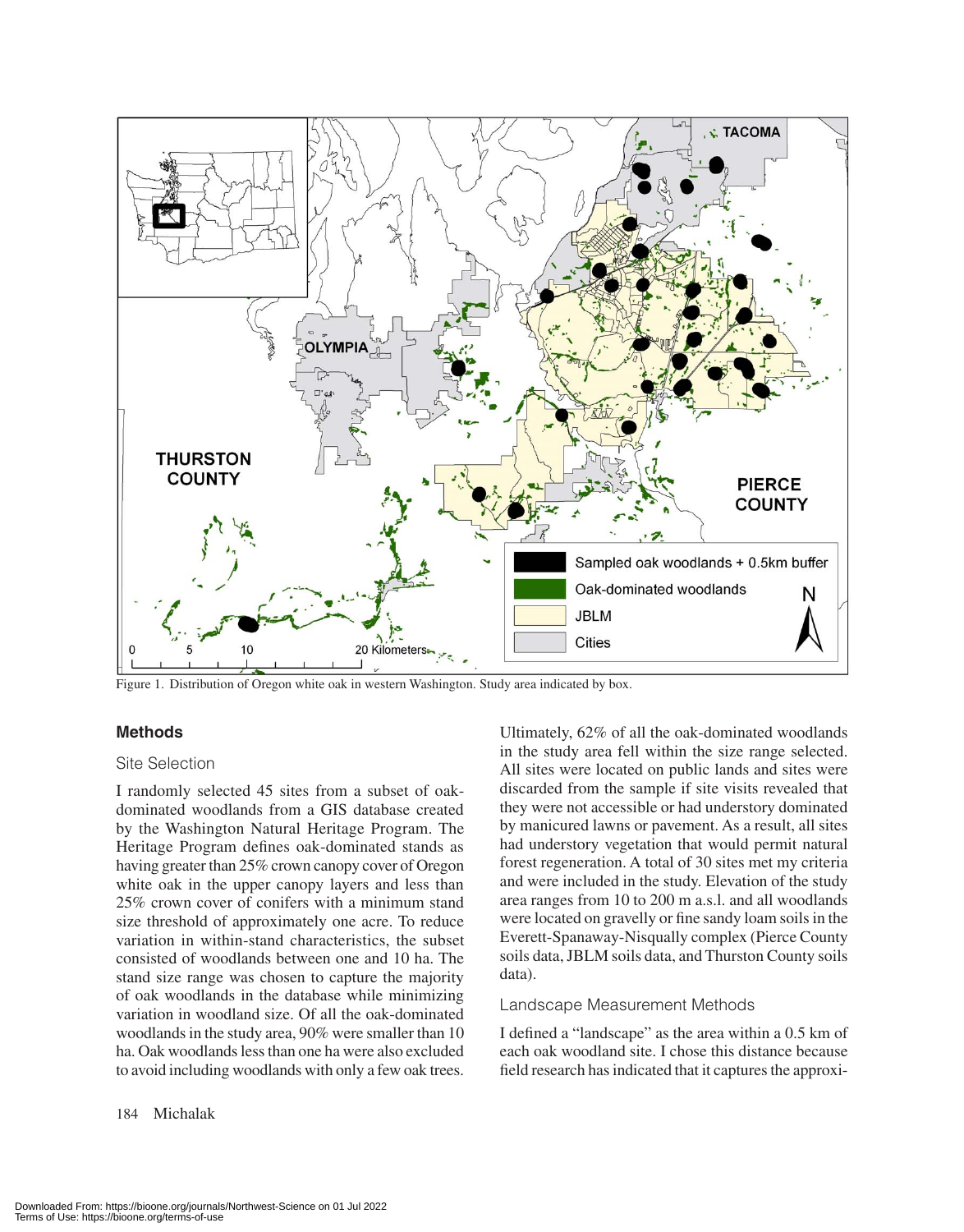mate perceptual range of gray (*Sciurus carolinensis*) and fox (*Sciurus niger*) squirrels (Zollner 2000). Landscape areas did not overlap for any of the selected oak woodlands. I calculated the percent urban cover for each oak woodland landscape using ArcGIS 9.3 and a 30-m land-cover data layer derived from Landsat TM and ETM data for the Puget Sound region (Alberti et al. 2006). Urban cells were defined as those with  $> 50\%$ impervious surface. Urban development was related to oak measures as both a continuous and categorical variable. The categorical variable classified each oak woodland as either urban  $(> 40\%$  urban cover within 0.5 km) or non-urban  $\left($  < 40% urban cover). The 40% threshold was chosen because none of the woodlands surveyed had between 25-40% urban cover creating a clear break between urban and non-urban sites. I calculated the area of each woodland in ArcGIS based on the boundaries delineated by the Heritage Program. I also used a dummy variable to indicate whether the woodland was located on or off JBLM.

#### Vegetation Survey Methods

I collected oak stand vegetation data within 10-m radius plots nested within each of the 30 oak woodland sites. Plot center locations were randomly generated using Hawths Tools in ArcGIS 9.3 and located in the field using a Garmin GPS. Each site had two to ten plots, depending on the woodland size. Within each plot, I collected diameter at breast height (DBH) for all oak trees with a DBH greater than 2.5 cm. DBH was measured for all other trees larger than 10 cm DBH. All oak saplings were counted and binned into two size classes. Class 1 (young) saplings were <2.5 cm DBH and 0.5-2 m tall. Class 2 (old) saplings were > 2 m tall and  $< 10$  cm DBH. I counted oak seedlings  $(< 0.5$  m tall) in four 1-m radius subplots. The center of each subplot was located 5 m in each cardinal direction (N, S, E, and W) of the 10-m radius plot center.

Canopy and understory composition were visually estimated for the 10-m plot and each of the 1-m seedling subplots. Both canopy and understory were analyzed separately as continuous (Table 1) and categorical variables. To create canopy categories, I binned the 1-m subplots into one of three canopy composition categories: 1) some oak canopy present (oak canopy > 0%), 2) some forest canopy but no oak canopy present  $(oak = 0\%$  and non-oak forest  $> 0\%$ ), and 3) no forest canopy cover (open = 100%). These categories allowed me to distinguish between subplots located under or at the edge of oak canopy, under or at the edge of non-oak forest, and under no forest canopy (open). I also binned

both subplots and plots into three canopy density categories: sparse canopy  $(\leq 30\%$  forest canopy), mixed canopy ( $>$  30% and  $\leq$  60% forest canopy) and dense canopy (> 60% forest canopy). In these categories, oak and non-oak forest percentages are summed together.

Understory types included: shrub, dense invasive, grass, and open/herb. Some plots and subplots included areas of lawn, gravel road, tree trunks and brush piles. These are areas where regeneration cannot take place. Consequently, any such plots or subplots were removed from the analysis. Invasive species found during the survey include Scotch broom (*Cytisus scoparius* (L.) Link), blackberry (*Rubus armeniacus* Focke [*Rubus discolor*]), ivy (*Hedera hibernica* (G. Kirchn.) Bean), and reed canary grass (*Phalaris arundinacea* L.). Except for Scotch broom, these species were individually present in very few plots. Therefore, Scotch broom was lumped with other shrubs due to their similar growth form, while the other invasive species, which create dense cover conditions, were lumped into their own "dense invasive" category. Scotch broom was also analyzed separately as its own category.

To create understory categories, I binned each plot and subplot into their dominant understory types. An understory type was considered dominant if it covered more than 60% of the plot or subplot area. For this analysis, Scotch broom, shrub and dense invasive were all considered "shrub." This resulted in four understory categories: shrub, grass, open/herb, and mixed (when no one understory type was >60%). At the plot level, only 5 plots were categorized as open/herb so these were removed from that analysis.

# Statistical Analysis

I applied general linear mixed models to analyze relationships between seedling and sapling abundance and subplot, plot, and landscape characteristics. Mixed models account for the nested data structure of subplots within plots within oak woodlands. Dependent variables include: the quadratic mean adult tree DBH, total oak basal area per plot, seedling counts in subplots, and class 1 and 2 sapling counts in plots. Independent variables included woodland area, landscape urban cover, and plot and subplot understory and canopy estimates (Table 1).

Seedling counts for each subplot were tested against understory and canopy measures at the subplot level and landscape measures at the woodland level. In these models, both plot and woodland were included as random effects. Sapling and adult measures were tested against understory and canopy measures at the plot level and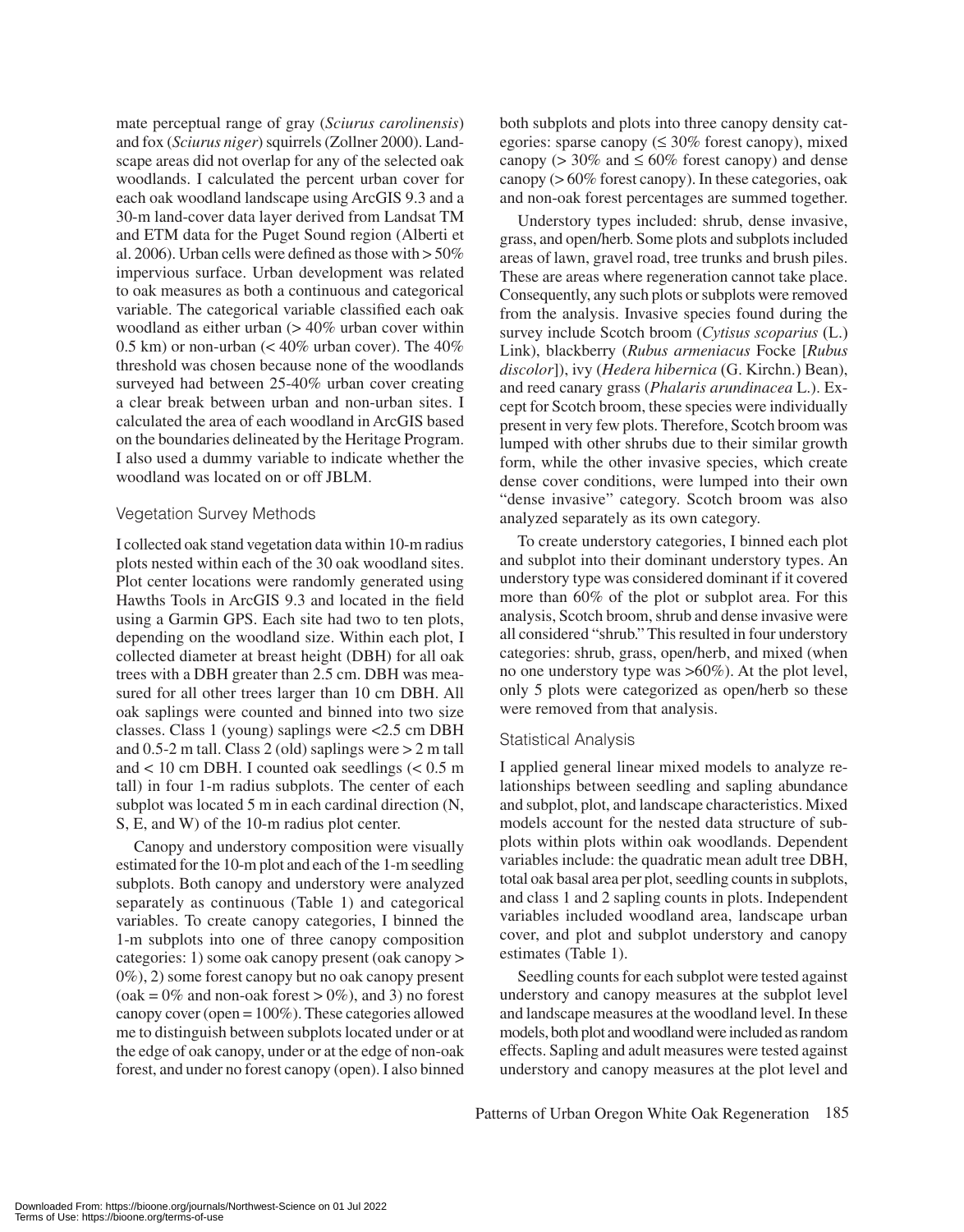|                       |                               |                                                     | Dependent variables      |          |                          |          |                          |                        |  |
|-----------------------|-------------------------------|-----------------------------------------------------|--------------------------|----------|--------------------------|----------|--------------------------|------------------------|--|
| Independent variables |                               |                                                     | Seedlings                |          | Young (class 1) saplings |          |                          | Old (class 2) saplings |  |
| Scale                 | Variable                      | Description                                         | Sign                     | p-value  | Sign                     | p-value  | Sign                     | p-value                |  |
| Woodland              | $%$ Urban                     | $>50\%$ impervious (30 meter resolution land cover) | $\overline{\phantom{a}}$ | n.s.     |                          | 0.06     | $^{+}$                   | n.s.                   |  |
| Woodland              | Urban (categorical)           | urban: $> 40\%$ , non-urban: < 40% urban cover      | $+$                      | n.s.     | $\overline{\phantom{a}}$ | 0.05     | $^{+}$                   | n.s.                   |  |
| Woodland              | Ft. Lewis (dummy)             | $1 =$ on Ft. Lewis, $0 =$ off Ft. Lewis             | $\overline{\phantom{a}}$ | n.s.     | $^{+}$                   | 0.08     | $^{+}$                   | n.s.                   |  |
| Plot                  | Total oak basal area $(m2)$   | Summed for each plot                                | $+$                      | 0.07     | $\overline{\phantom{a}}$ | 0.07     | ۰                        | < 0.001                |  |
| Plot                  | Quadratic mean DBH (cm)       | $\sqrt{(\sum d_i^2)/n}$                             | $+$                      | n.s.     | $\overline{\phantom{a}}$ | 0.1      | ۰                        | < 0.0001               |  |
| Plot/Subplot          | % Oak canopy                  | Q. garryana canopy                                  | $\ddot{}$                | 0.05     | $\overline{\phantom{a}}$ | n.s.     | $+$                      | < 0.0001               |  |
| Plot/Subplot          | $%$ Open canopy               | no tree canopy                                      |                          | < 0.001  | $+$                      | n.s.     | -                        | < 0.0001               |  |
| Plot/Subplot          | % Non-oak forest canopy       | conifer or non-oak deciduous canopy                 | $+$                      | n.s.     |                          | n.s.     | $\overline{\phantom{0}}$ | n.s.                   |  |
| Plot/Subplot          | $%$ Grass                     | no including lawn                                   | $\ddot{}$                | < 0.0001 | $\overline{\phantom{a}}$ | n.s.     |                          | < 0.0001               |  |
| Plot/Subplot          | % Open/Herb                   | Herbaceous, Fern, Moss, and Bare Ground             |                          | < 0.0001 | $\overline{\phantom{a}}$ | < 0.001  | $\overline{\phantom{a}}$ | n.s.                   |  |
| Plot/Subplot          | $%$ Shrub                     | eg. Snowberry, Indian Plum, Includes Scotch Broom   | $\overline{\phantom{a}}$ | n.s.     | $^{+}$                   | 0.001    | $+$                      | < 0.0001               |  |
| Plot/Subplot          | % Dense invasive              | Himalayan Blackberry, Ivy, Reed Canary Grass        | $^{+}$                   | n.s.     | $\overline{\phantom{a}}$ | n.s.     | $\overline{\phantom{a}}$ | 0.02                   |  |
| Plot/Subplot          | % Scotch Broom                |                                                     | $+$                      | n.s.     | $^{+}$                   | < 0.0001 | $^{+}$                   | < 0.01                 |  |
| Plot/Subplot          | % All shrub                   | Native shrub $+$ Scotch broom $+$ dense invasive    | $\overline{\phantom{a}}$ | n.s.     | $\ddot{}$                | 0.01     | $+$                      | < 0.0001               |  |
| Plot                  | Seedling total (count)        | Sum of all subplots within one plot                 | n/a                      | n/a      | $+$                      | < 0.0001 | -                        | n.s.                   |  |
| Plot                  | Class 1 sapling total (count) | Total count per plot                                | n/a                      | n/a      | n/a                      | n/a      | $^{+}$                   | < 0.0001               |  |

TABLE 1. Direction and significance of linear mixed-effects models for seedling, young (class 1) sapling, and old (class 2) sapling abundance. Significance for all models was set at  $\alpha \le 0.05$ . P-values of 0.1 or less are reported, n.s. indicates a p-value > 0.1. Sign indicates the direction of the relationship.

landscape measures at the woodland level. In these models, woodland was included as a random effect. Models using count data (e.g., seedling and sapling counts) were fit using the Laplace approximation and Poisson distribution (lme4 package, R 2.11.1 software). Models using continuous data (e.g., oak mean DBH) were fit by maximizing the restricted log-likelihood and the Gaussian distribution (nlme package, R 2.11.1 software). Significance for all models was set at  $\alpha \leq 0.05$ .

# **Results**

A total of 128 10-m plots and 554 1-m plots were included in the final analysis, after removing all plots and subplots with unnatural (lawn, gravel road etc.) understory. Within these plots, adult oaks comprised over 70% of the total tree basal area surveyed. The next most dominant species was Douglas-fir (*Pseudostuga menziesii* (Mirb.) Franco) which accounted for 20% of the basal area. Remaining species each accounted for less than 3% total basal area measured, these included Pacific madrone (*Arbutus menziesii* Pursh), Oregon ash (*Fraxinus latifolia* Benth.), big leaf maple (*Acer macrophyllum* Pursh), red alder (*Alnus rubra* Bong.), and ponderosa pine (*Pinus ponderosa* C. Lawson).

Two variables, oak woodland area and a dummy variable indicating whether the site is located on JBLM, were not found to have any significant relationships to

186 Michalak

any of the dependent variables. I ran each of the models including the JBLM dummy variable and found that this did not change the significance or direction of any of the relationships except for the relationship between seedling abundance and landscape urban development. After including JBLM in the model, seedlings were negatively correlated with urban land cover. However, the majority of sites located off JBLM were significantly more urbanized than those on JBLM, making these two variables highly correlated. This high co-linearity, together with the fact that neither variable is significantly correlated to seedling abundance alone, suggests that this finding is spurious.

# Effects of Canopy Cover

The data support my first hypothesis that seedlings are more abundant under forest canopy cover. Seedlings were more abundant with increasing amounts of oak canopy cover, and were less abundant with increasing amounts of open (non-forested) canopy (Table 1). Using canopy composition as a categorical variable showed that oak seedlings were least abundant under non-forest canopy (Figure 2). Comparing seedling abundance under closed, mixed and open canopy conditions again showed that abundance is lowest in open conditions (Figure 3). Oak seedling abundance appeared to peak under mixed canopy closure conditions, but this was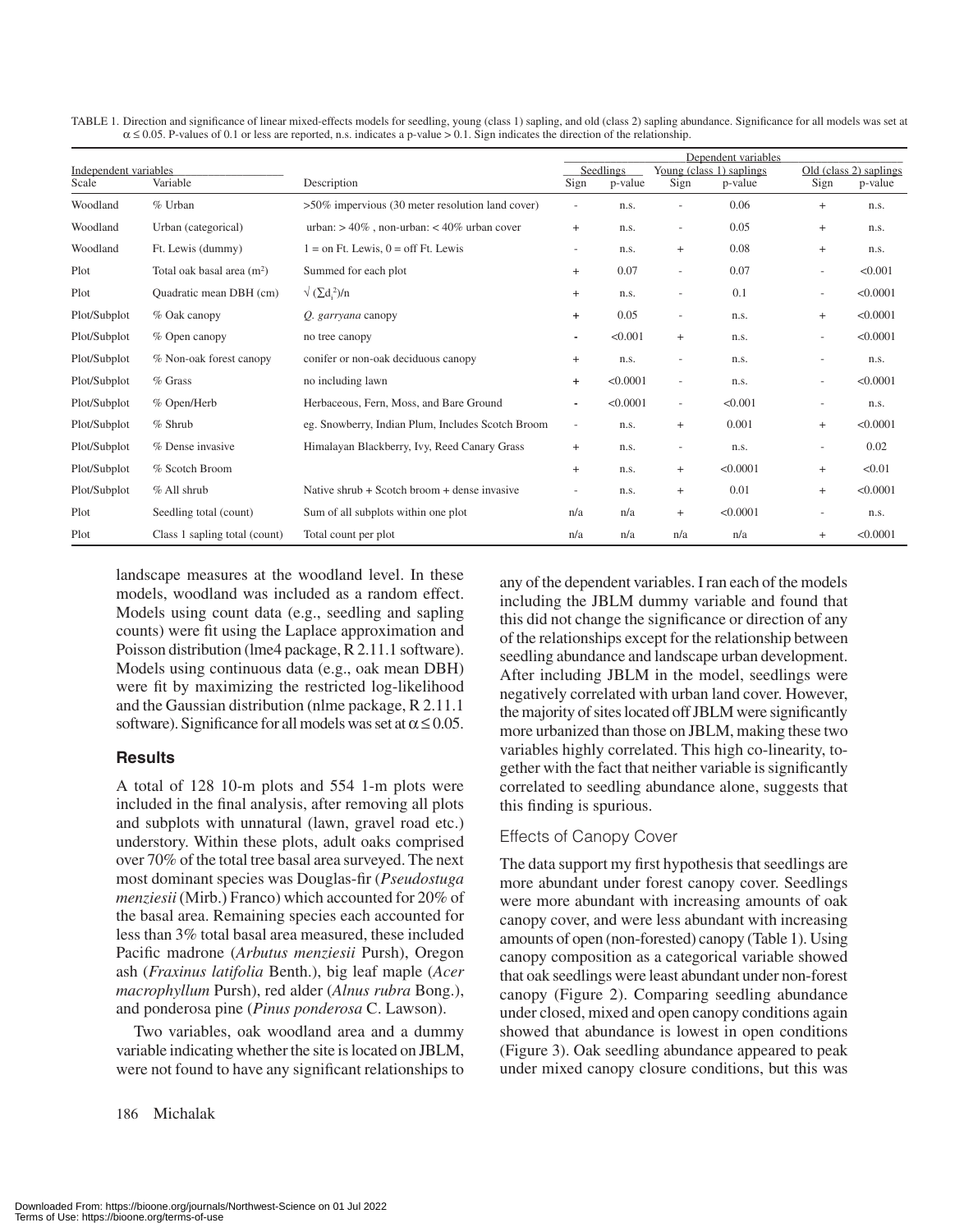

Figure 2. Mean number of seedlings (+1 sd) by canopy type. Oak  $=$  some oak canopy present (oak canopy  $> 0\%$ ), non-oak forest canopy =some forest present, but no oak canopy present (oak =  $0\%$  and conifer + deciduous + shrub > 0%), and open = no forest canopy cover (open = 100%). Categories labeled with the same letter are not significantly different  $(P > 0.05)$ .



Figure 3. Mean number of seedlings (+1 sd) by canopy closure type: sparse canopy  $( \leq 30\%$  forest canopy), mixed canopy ( $> 30\%$  and  $\leq 60\%$  forest canopy) and dense canopy (> 60% forest canopy). Categories labeled with the same letter are not significantly different  $(P > 0.05)$ .

not significantly different from closed canopy. Similarly, old (class 2) saplings were positively correlated with percent oak canopy, negatively correlated with percent open canopy (Table 1), and least abundant in plots with open forest canopy (Figure 4). Young (class 1) saplings showed no relationship to canopy cover (Table 1, Figure 5).

# Effects of Understory Type

The most prevalent understory types were shrub (including Scotch broom) and grass. Scotch broom alone



Figure 4. Mean number of old (class 2) saplings (+1 sd) by canopy closure type: sparse canopy ( $\leq 30\%$  forest canopy), mixed canopy ( $> 30\%$  and  $\leq 60\%$  forest canopy) and dense canopy (> 60% forest canopy). Categories labeled with the same letter are not significantly different (*P* > 0.05).



Figure 5. Mean number of young (class 1) saplings (+1 sd) by canopy closure type: sparse canopy  $(\leq 30\%$  forest canopy), mixed canopy ( $> 30\%$  and  $\leq 60\%$  forest canopy) and dense canopy (> 60% forest canopy). Categories labeled with the same letter are not significantly different  $(P > 0.05)$ .

was a somewhat common understory component (73 subplots or 13%). Other invasive species were only present in a few subplots: blackberry (10 subplots), ivy (16 subplots), and reed canary grass (3 subplots). Scotch broom was not significantly related to seedling abundance but was positively correlated with young (class 1) and old (class 2) saplings abundance (Table 1). The dense invasive category was only present in 27 subplots, but was negatively correlated with old (class 2) saplings. However, it is questionable whether this sample is sufficient to identify valid relationships.

The data do not support my second hypothesis as seedling abundance differed between understory types.

Patterns of Urban Oregon White Oak Regeneration 187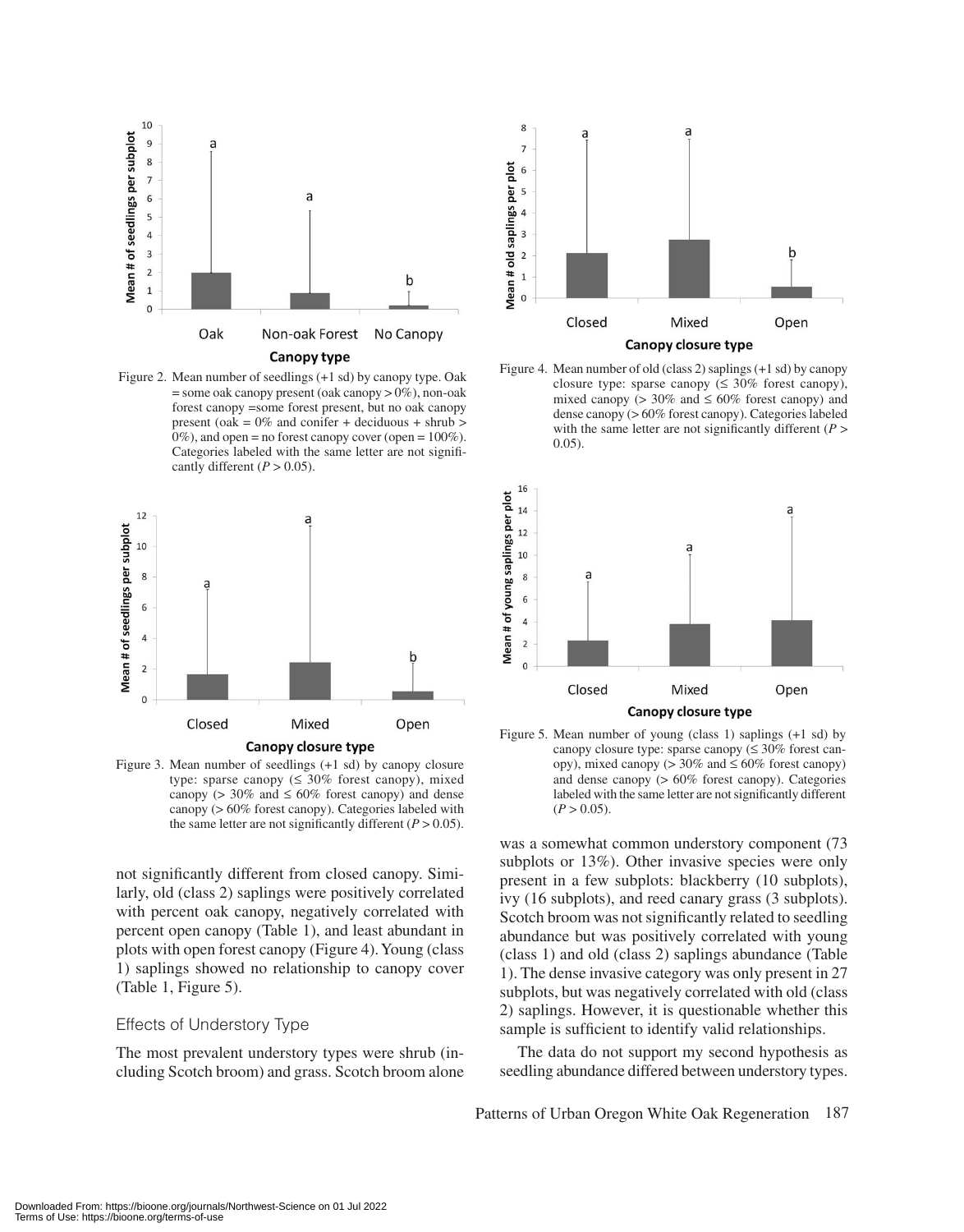

Figure 6. Mean number of seedlings (+1 sd) dominant understory category. Categories labeled with the same letter are not significantly different  $(P > 0.05)$ .



Figure 7. Mean number of young (class 1) saplings (+1 sd) by dominant understory category. Categories labeled with the same letter are not significantly different  $(P > 0.05)$ .



Figure 8. Mean number of old (class 2) saplings (+1 sd) by dominant understory category. Categories labeled with the same letter are not significantly different  $(P > 0.05)$ .

Seedling abundance was strongly positively correlated with grass understory (Table 1), and seedlings were most abundant in grass-dominated and mixed subplots (Figure 6). In contrast, old (class 2) saplings were negatively correlated with grass. Abundance of both young (class 1) and old (class 2) saplings increased with increasing percent shrub cover (Table 1). In addition, both classes were most abundant in plots dominated by shrub cover (Figure 7 and 8). These results do not support my third hypothesis. While saplings did respond differently to understory conditions compared to seedlings, they showed a tighter relationship to disperser species habitat preferences than seedlings, as rodents are known to prefer shrub understory. Seedlings and saplings were all negatively correlated with open/herb understory, although this relationship was only significant for seedlings and young (class 1) saplings (Table 1).

#### Effects of Urban Development

Urban development, as either a continuous or categorical variable, was not significantly related to any of the dependent variables measured, except young saplings. There was a marginally significant, negative relationship between young (class 1) sapling abundance and percent urban land cover (Table 1, *P* = 0.06). Classifying each woodland into either urban (> 40% urban cover) or non-urban (< 40% urban cover) demonstrated that young (class 1) oak saplings were significantly less abundant in oak woodlands surrounded by more than 40% urban cover (Figure 9).



Figure 9. Comparison of young (class 1) sapling abundance in urban and non-urban oak woodlands. Categories labeled with different letters are significantly different  $(P = 0.05)$ .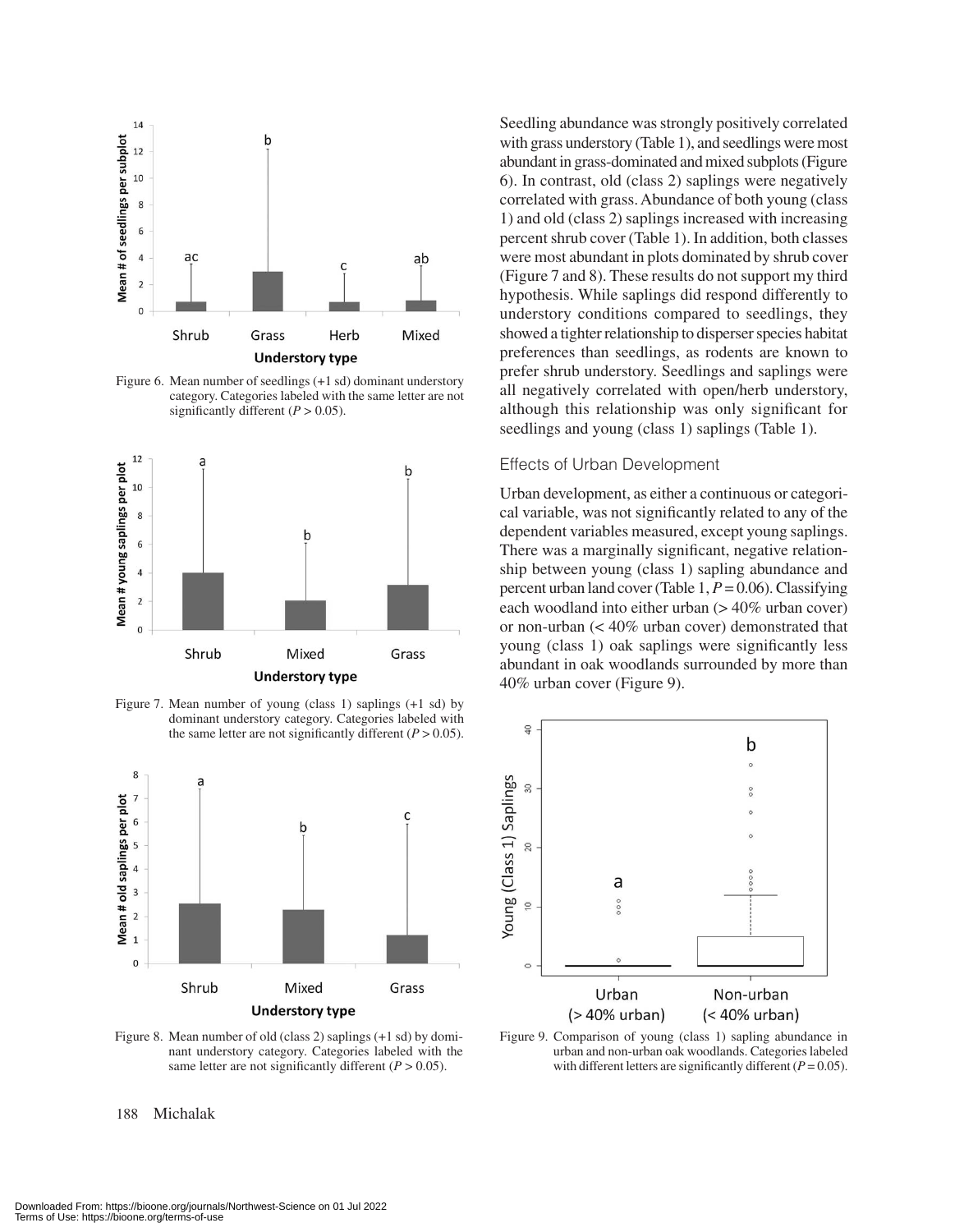# **Discussion**

# Effects of Canopy Cover

Recruitment patterns within oak stands appear to change overtime. Oak seedlings were most abundant under oak canopy (Table 1, Figure 2), but older (class 2) saplings were less abundant with increasing adult oak basal area and DBH (Table 1). One interpretation of these findings is that although the majority of acorns germinate beneath adult trees, survival of seedlings is lower in these areas. Brudvig and Asbjornsen (2005) found the highest abundance of *Quercus alba* seedlings within existing oak stands, but noted low increases in height and basal area in these areas compared to seedlings located in canopy gaps. A lack of regeneration within existing oak stands and apparent suppression of conspecifics by adult trees has been documented in other oak systems as well (Callaway and Davies 1998). Density-dependent mortality is common in plant species and seed dispersal away from parent trees is seen as an important adaptation to escape this mortality (Janzen 1970).

Beyond the oak canopy, seedlings were significantly more abundant under or near forest canopy than in nonforested areas (Figure 2). Regan (2001) also found that *Q. garryana* seedlings on JBLM were most abundant under oak, then conifer canopy and least abundant in open areas. Three factors may lead to a lack of seedlings in non-forested areas: 1) reduced dispersal to these areas, 2) poor environmental conditions for seedling emergence in these areas, and 3) heavy shoot herbivory in these areas. The first explanation is supported by several studies reporting that jays and rodents prefer to cache acorns under forest cover (Fuchs et al. 2000b, Gomez 2003, Pons and Pausas 2007, Gomez et al. 2008). The second explanation is not supported by a study by Fuchs et al. (2000a), who demonstrated that experimental acorn plantings survived and produced seedlings in most habitat types regardless of percent cover overstory vegetation. Work by Callaway (1992) supports the third explanation, which found very low survival of *Q. douglasii* seedlings in open grassland habitats compared to shrub habitats, primarily due to shoot herbivory. Based on these other studies, it is evident that additional experimental studies are needed to determine the relative importance of dispersal, environmental conditions, and herbivory as drivers of seedling abundance in this system.

#### Effects of Understory Type

The finding that seedlings were more abundant in grass- and mixed- understory types, rather than shrubs

(Figure 6), may be related to seed predation behavior of dispersers and other animals. Several studies have found that rodent seed predation is heavier in areas with dense shrub cover (Smit et al. 2001, Kollmann and Buschor 2002, Muñoz and Bonal 2007, Perez-Ramos and Marañón 2008), and is generally reduced in open habitats (Hulme 1998). Fuchs and others (2000b) found that acorn predation on *Q. garryana* tended to be low in herb and high in shrub understory. Callaway (1992) found that acorn predation was the primary cause of mortality for *Q. douglasii* in shrublands, but shoot herbivory was more common in open grasslands.

In contrast to seedlings, the high abundance of both classes of saplings in areas with higher shrub cover suggests that shrub cover may favor regeneration (Figures 7 and 8). Similar results were found in a meta-analysis of shrubs as nurse plants in Spain, where Gomez-Aparicio et al. (2004) found that shrubs had a positive effect on woody plant seedling growth and survival for 18 tree species and that *Quercus* spp. showed the greatest positive response. Other studies have documented that shrubs facilitate oak recruitment in *Quercus agrifolia* (Callaway and Davis 1998) and *Q. douglasii* (Callaway 1992) in California and *Q. humilis* in France (Rousset and Lepart 1999).

Shrubs potentially facilitate oak regeneration through two primary mechanisms: 1) protecting seedlings from herbivores and 2) improving microclimatic conditions by providing shade. Oak leaves are particularly nutritious browse for deer and may experience heavy grazing pressure from herbivores (Larsen and Morgan 1998). Rousset and Lepart (1999) found that shrubs effectively protected oak seedlings from sheep herbivory, thereby increasing survival and growth. Callaway (1992) found that experimentally excluding herbivores improved *Q. douglasii* survival somewhat, but that excluding herbivores and providing artificial shade was necessary to increase seedling survival to levels comparable to those in shrub habitat. In contrast, Fuchs and others (2000a) found that while desiccation is a significant source of *Q. garryana* seedling mortality, there was no relationship between shade cover and desiccation mortality for experimentally planted seedlings.

My findings suggest that while acorns in grasslands may experience lower seed predation and therefore have a higher chance of germinating, seedlings in shrub habitat have a higher chance of surviving to the sapling stage. Gomez-Aparicio and others (2004) argue that shrub cover, which is commonly removed as a forest competitor, may actually enhance natural forest regeneration in the Mediterranean. While more experimental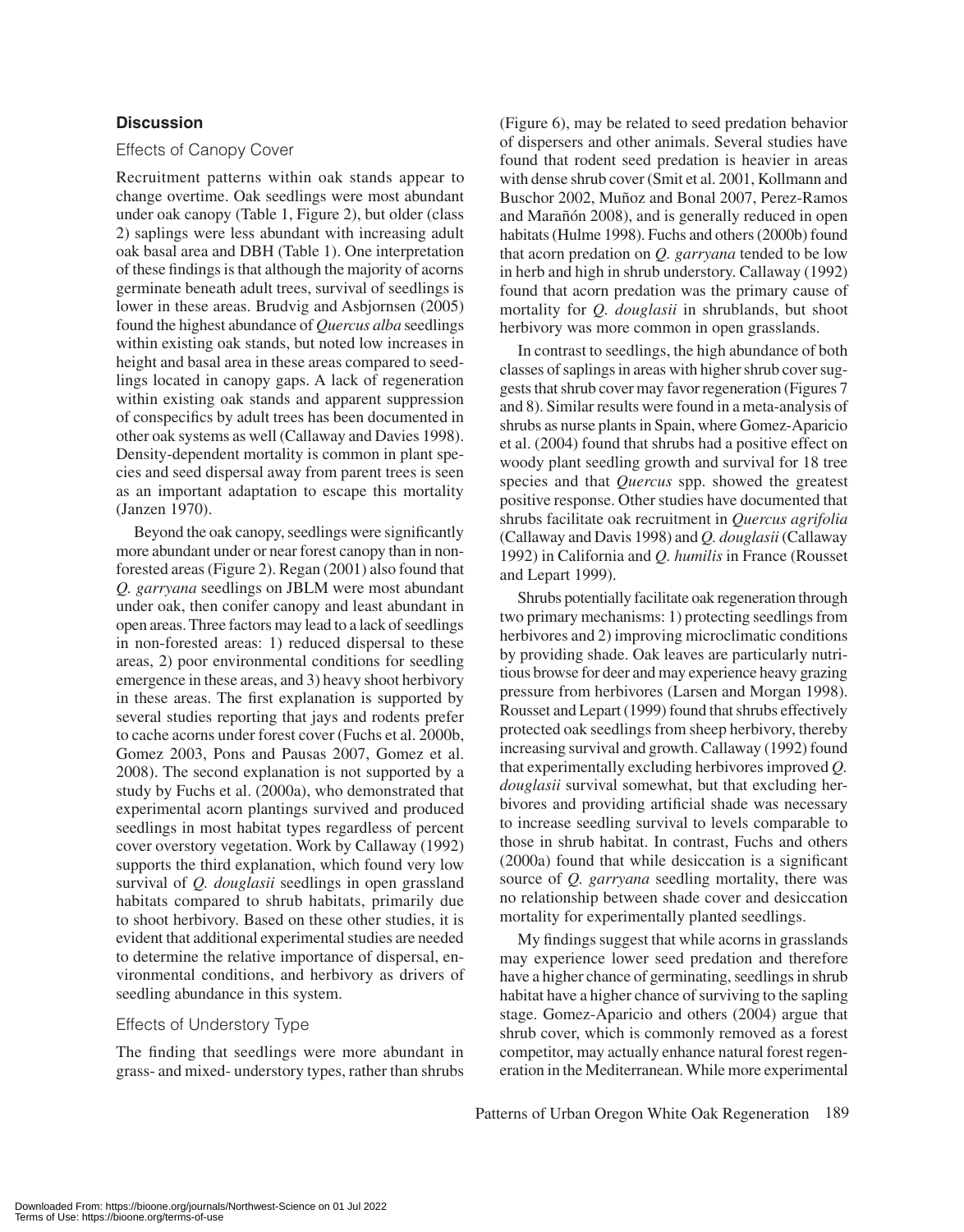work is needed, my results suggest that shrubs may be important for *Q. garryana* regeneration as well. In this study, Scotch broom, an invasive species and the subject of significant removal efforts in this region, was included as a "shrub." Both young and old saplings were more abundant in plots with Scotch broom, suggesting that it may provide benefits similar to other native shrubs in the region. However, managers will need to weigh the benefits Scotch broom potentially provides to oak regeneration against the costs it incurs to other native species in the oak ecosystem.

#### Effects of Urban Development

Young sapling abundance was significantly lower in urban areas (Figure 9) possibly due to concomitant differences in urban herbivore populations. Deer often reach high densities in urbanized regions due to reduced predation and abundant nutritious browse (Etter et al. 2002, Bender et al. 2004). High deer densities can cause significant damage to vegetation through overgrazing (Stromayer and Warren 1997, Horsley et al. 2003, Côtè et al. 2004). In addition to deer, eastern cottontail rabbits (*Sylvilagus floridanus*) spread rapidly throughout western Washington after their introduction in 1927 (Dalquest 1941). Although little is known about urban populations of *S. floridanus* in the study area, this species has adapted well to fragmented landscapes in Massachusetts (Smith and Litvaitus 2000) and is another potentially unchecked herbivore.

Urban areas have very different climatic, hydrologic and chemical characteristics compared to rural areas (McDonnell et al. 1997), so it is possible that these microclimatic conditions adversely affect seedling survival. Urban soils are often drier due to both increased temperatures in urban landscapes and increased water runoff due to impervious surfaces (Pickett and Cadenasso 2009). These changes in soil moisture may reduce seedling survival and subsequent transition to the sapling stage, given that desiccation is one of the most common causes of oak mortality (Fuchs et al. 2000a, Johnson et al. 2002). It is possible that a combination of local environmental changes and altered herbivore pressure result in the reduced sapling abundance in urban areas observed in this study. Lastly, while the areas included in this study all had natural understory and unmowed grass, it is possible that managers periodically mow tall grasses in urban sites, which would significantly reduce sapling survival.

The lack of a relationship between older saplings and landscape urban cover may be due to the accumulated effects of urban development over time. These effects

may not have been significant when the older saplings were developing, but have become more intense in recent years. Alternatively, urban environments may be more favorable, or less detrimental, to sapling survival in later life history stages. For example, residential and commercial development may increase edge habitat, which could benefit oak saplings by providing greater access to sunlight. More research into sapling growth and survival in urban landscapes is needed to understand these patterns.

#### Human and Management Impacts

All of the sites included in this study have been heavily used and managed by people for decades, if not centuries. The urban sites located off of JBLM are all in public parks, where they experience different levels of recreational use as well as vegetation management. Conversations with park managers indicated that the understory of the areas included in this study was not actively managed. Forestry officials on JBLM do actively manage for oak habitat, including periodic burning, selective thinning, and mowing Scotch broom. In addition, areas of JBLM experience significant disturbance from military training activities. None of the study sites were burned or mowed immediately prior to conducting the vegetation surveys. However, training activities were ongoing during the survey. These activities clearly have a potentially strong influence on oak stand structure and cannot be discounted.

Regan (2001) found that burning significantly reduces the number of oak saplings between 0.1 and 10 cm DBH and has some beneficial effects on seedling growth. In this study, I found no difference in seedling abundance on or off JBLM (Table 1). This either suggests that burning is not applied widely enough on JBLM to raise the average seedling abundance, or that conditions off JBLM somehow compensate for a lack of burning. Alternatively, my sample may not be large enough to capture real differences, because seedling abundance is highly variable. Regan (2001) notes that the relationship between conifer canopy cover and seedling abundance is possibly obscured by prescribed burning, which also influences the behavior of seed predators. Here, I found the same positive relationship between canopy cover and seedling abundance (Figure 2) regardless of the application of burn management.

Similarly, if burning on JBLM reduces sapling abundance, then I would expect to see a higher abundance of saplings in the unburned sites *off* JBLM. Instead, young saplings are significantly *less* abundant in unburned, urban sites (Figure 9), and older sapling abundance is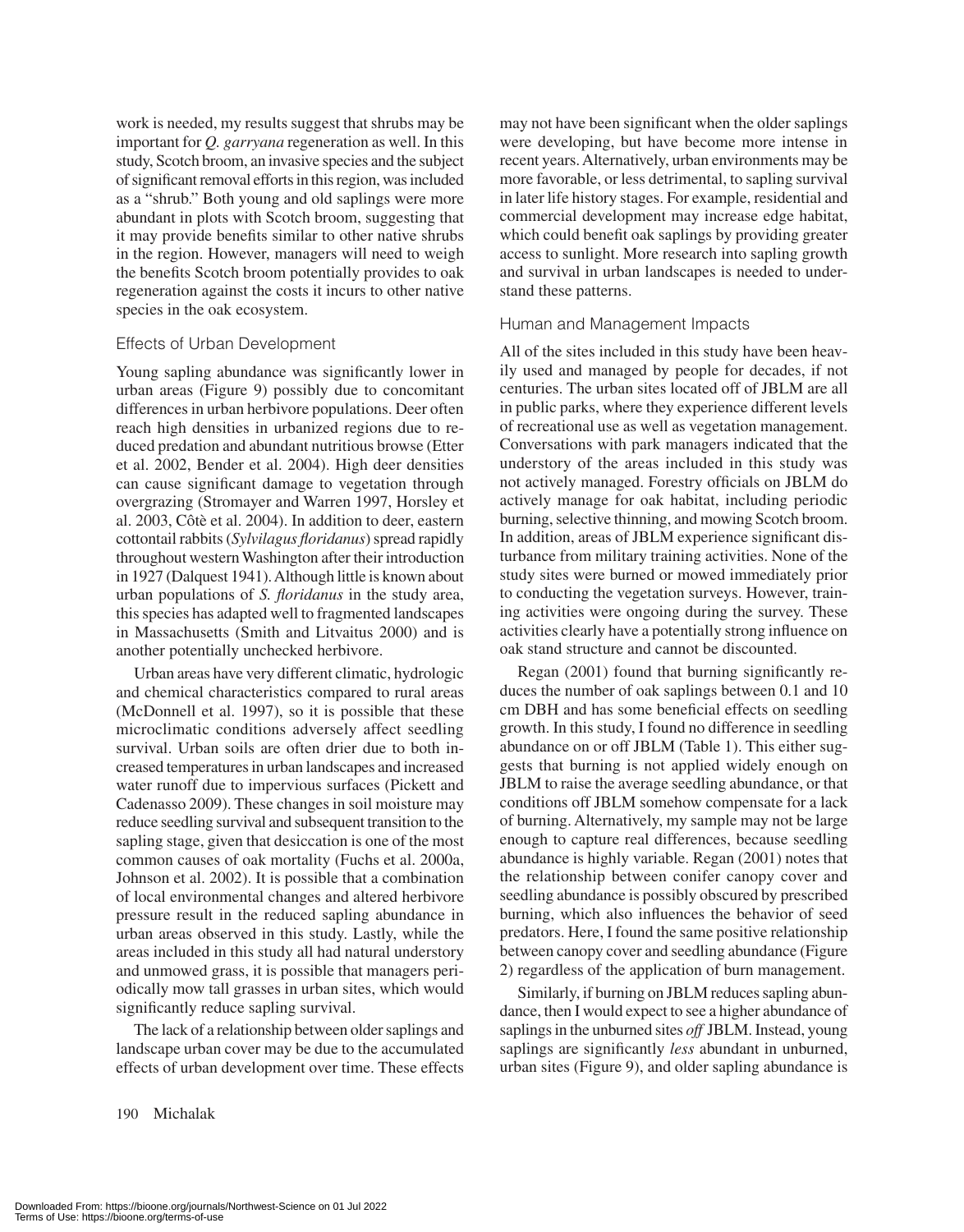not significantly different (Table 1). Finally, controlling for location on and off JBLM does not change the observed relationships between canopy cover and understory for any oak age class.

# **Conclusions and Management Implications**

Understanding the relationship between landscape condition, habitat structure, seed dispersal and seedling recruitment can improve oak management practices. Protecting the long-term persistence of plant populations requires that existing stands adequately regenerate and that plant propagules are able to disperse and colonize new habitat as it becomes available. At the landscape level, understanding the effects of urban development on oak regeneration will help managers and urban planners understand whether current oak protection ordinances are adequately maintaining regeneration processes, or only protecting existing adult trees in developing regions. While seedlings are most abundant under existing oak canopy, regeneration in existing oak stands is often suppressed (Calloway 1992). With *Q. garryana*, dispersal beyond the oak canopy is directed to areas with forest cover. Subsequently, managers may be able to encourage oak regeneration and expansion of oak habitat by maintaining forest cover adjacent to oak stands.

At the site level, manipulating habitat structures can be an effective way to attract seed dispersers and accelerate plant succession in restoration efforts (Robinson and Handel 2000, Gomez-Aparicio et al. 2004, Herrera and Garcia 2010). Peter and Harrington (2002) found that Oregon white oaks with less crown contact with other trees produce more acorns and that urban oak trees produce on average as many acorns as non-urban trees. Increasing crop size through site level management activities may attract more animal dispersers. Enhancing

#### **Literature Cited**

- Acacio, V., M. Holmgren, F. Moreira, and G. M. J. Mohren. 2010. Oak persistence in Mediterranean landscapes: the combined role of management, topography, and wildfires. Ecology and Society 15(4): 40.[online] URL:http://www.ecologyandsociety.org/vol15/iss4/art40/
- Alberti, M. A., J. M. Marzluff, P. Waddell et al. (2006) Modeling interactions among urban development, land-cover change, and bird diversity. NSF Final Report BE/CNH 0120024.
- Alig, R. and E. White. 2007. Protections of forestland and developed land areas in Western Washington. Western Journal of Applied Forestry 22:29-35.
- Asquith, N. M., J. Terborgh, A. E. Arnold, and C. M. Riveros. 1999. The fruits the agouti ate: *Hymenaea courbaril* seed fate when its disperser is absent. Journal of Tropical Ecology 15:229-235.

natural dispersal may be preferable to planting nursery grown seeds and seedlings because nursery stock may not be genetically adapted to the location and may have lower genetic diversity (Robinson and Handel 2000). In addition, harnessing free dispersal services of animal dispersers is significantly less expensive than hiring humans to distribute and plant oak acorns (Hougner et al. 2006). In areas where seedlings are abundant, protecting existing seedlings from herbivory may be a more cost effective approach to restoration than planting acorns or purchasing nursery seedlings. In addition, maintaining shrub cover may facilitate oak seedling survival and oak recruitment in grassland environments (Gomez-Aparicio et al. 2004). Planting oak seedlings or targeting management of naturally occurring seedlings in shrub cover could improve restoration success and reduce maintenance costs.

# **Acknowledgements**

I thank M. A. Alberti, J. J. Tewksbury, and J. J. Lawler, E. K. Larson, K. Puruncajas, D. Spirandelli, and A. Johnston for their input and comments. I thank J. Bakker for assistance with equipment, T. Zuchowski from Joint Base Lewis-McChord for assistance with logistics and use of oak sites on the base, Rowena Valencia-Gica and Thomas Skervold for assistance and access to Camp Murray, David Hays for access to Scatter Creek Wildlife Management Area, Mary Sue Gee and Elsa Sargent for assistance and access to Clover Creek Nature Reserve, Scott Williams for access to Ft Steilacoom park and the Urban Ecology Research Lab for providing land cover data. J. Duda, P. Dunwiddie, and two anonymous reviewers provided comments on an earlier draft of this paper. Funding was provided through the University of Washington Department of Urban Planning and Design.

- Bender, L. C., J. C. Lewis, and D. P. Anderson. 2004. Population ecology of Columbian black-tailed deer in urban Vancouver, WA. Northwestern Naturalist 85:53-59.
- Blair, R. B. 1996. Land use and avian species diversity along an urban gradient. Ecological Applications 6:506-519.
- Browers, M. A., and B. Breland. 1996. Foraging of gray squirrels on an urban-rural gradient: use of the GUD to assess anthropogenic impact. Ecological Applications 6:135-1142.
- Brudvig, L. A., and H. Asbjornsen. 2005. Oak regeneration before and after initial restoration efforts in a tall grass oak savanna. American Midland Naturalist 153:180-186.
- Callaway, R. M. 1992. Effect of shrubs on recruitment of *Quercus douglasii* and *Quercus lobata* in California. Ecology 73:2118-2128.
- Callaway, R. M., and F. W. Davies. 1998. Recruitment of *Quercus agrifolia* in Central California: the importance of shrubdominated patches. Journal of Vegetation Science 9:647-656.

Patterns of Urban Oregon White Oak Regeneration 191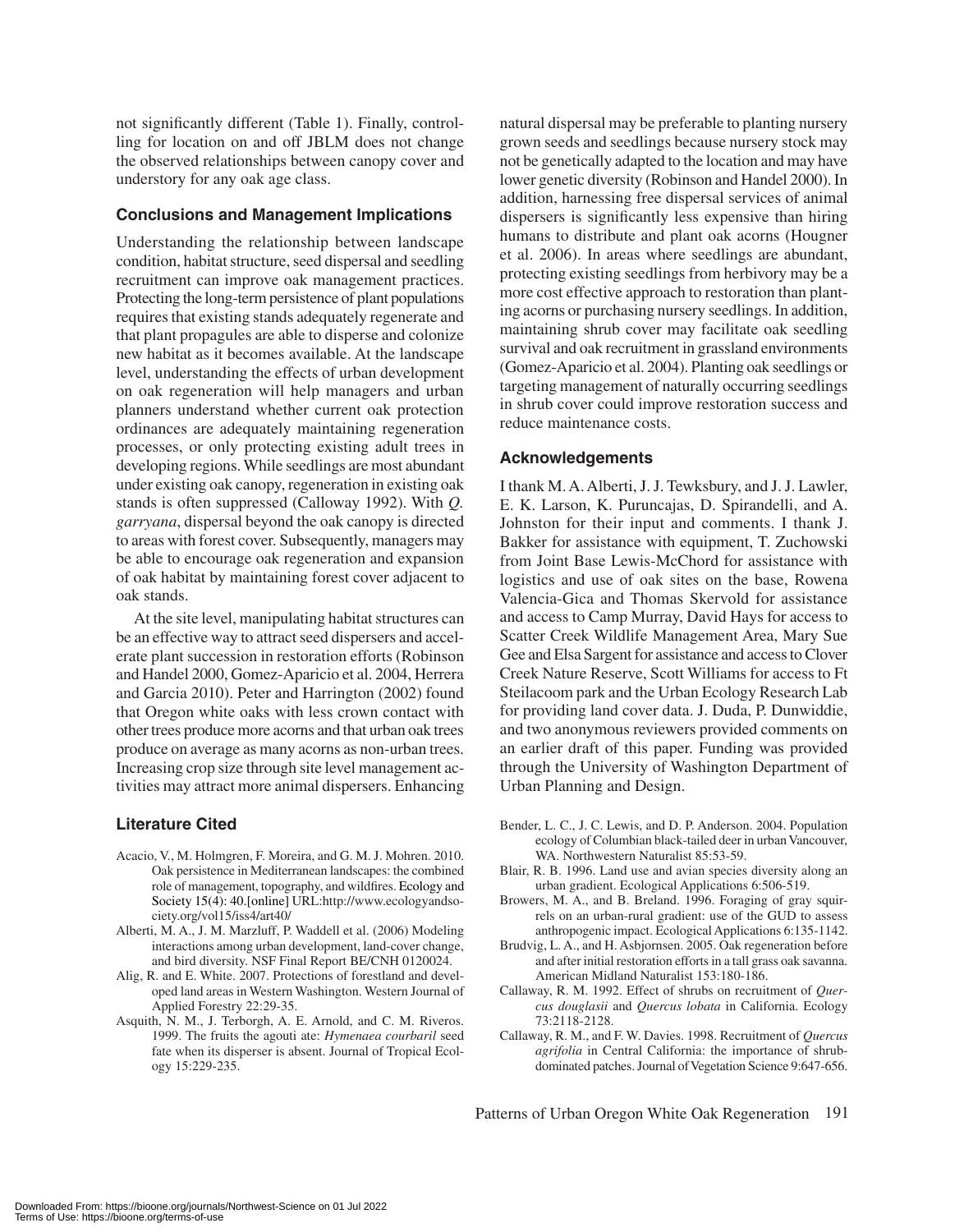- Christian, C. E. 2001. Consequences of a biological invasion reveal the importance of mutualism for plant communities. Nature 413:635-639.
- Côtè, S. D., T. P. Rooney, J-P Tremblay, C. Dussault, and D. M. Waller. 2004. Ecological impacts of deer overabundance. Annual Review of Ecology, Evolution, and Systematics 35:113-147.
- Dalquest, W. W. 1941. Distribution of cottontail rabbits in Washington State. Journal of Wildlife Management 5:408-411.
- Etter, D. R., K. M. Hollis, T. R. Van Deelen, D. R. Ludwig, J. E. Chelsvig, C. L. Anchor, and R. E. Warner. 2002. Survival and movements of white-tailed deer in suburban Chicago, Illinois. Journal of Wildlife Management 66:500-510.
- Fisher, A. P., and J. C. Bliss. 2008. Behavioral assumptions of conservation policy: conserving oak habitat on family-forest land in the Willamette valley, Oregon. Conservation Biology 22:275-283.
- JBLM soil series [Shapefile]. JBLM, WA: Joint Base Lewis Mc-Chord Public Works Forestry Branch, date unknown.
- Fuchs, M. A., P. G. Krannitz, A. S. Harestad. 2000a. Factors affecting emergence and first-year survival of seedlings of Garry Oaks (*Quercus garryana*) in British Columbia, Canada. Forest Ecology and Management 137:209-219.
- Fuchs, M. A., P. G. Krannitz, and A. S. Harestad. 2000b. Dispersal of Garry oak acorns by Steller's jays. Proceedings of Biology and Management of Species and Habitats at Risk, Kamloops, B.C., 15–19 Feb., 1999. Volume One. B.C. Ministry of Environment, Lands and Parks, Victoria, B.C. and University College of the Cariboo, Kamloops, B.C. 490pp.
- Fuchs, M. A. 2001. Towards a Recovery Strategy for Garry Oak and Associated Ecosystems in Canada: Ecological Assessment and Literature Review. Technical Report GBEI/EC-00-030. Environment Canada, Canadian Wildlife Service, Pacific and Yukon Region.
- Garcia, D., and J. R. Obesco. 2003. Facilitation by herbivoremediated nurse plants in a threatened tree, *Taxus baccata*: local effects and landscape level consistency. Ecography 26:739-750.
- Gomez, J. M. 2003. Spatial patterns in long-distance dispersal of *Quercus ilex* acorns by jays in a heterogeneous landscape. Ecography 26:573-584.
- Gomez, J. M., C. Puerta-Pinero, E. W. Schupp. 2008. Effectiveness of rodents as local seed dispersers of Holm oaks. Oecologica 155:529-537.
- Gomez-Aparicio, L., R. Zamora, J. M. Gomez, J. A. Hodar, J. Castro, and E. Baraza. 2004. Applying plant facilitation to forest restoration: a meta-analysis of the use of shrubs as nurse plants. Ecological Applications 14:1128-1138.
- Herrera, J. M., and D. Garcia. 2010. Effects of forest fragmentation on seed dispersal and seedling establishment in orinthochorous trees. Conservation Biology 24:1089-1098.
- Horsley, S. B., S. L. Stout, and D. S. deCalesta. 2003. White-tailed deer impact on the vegetation dynamics of a northern hardwood forest. Ecological Applications 13:98-118.
- Hougner, C., J. Colding, and T. Søderqvist. 2006. Economic valuation of a seed dispersal service in the Stockholm National Urban Park, Sweden. Ecological Economics 59:364-374.
- Howe, H. F., and M. N. Mitiri. 2000. No question: seed dispersal matters. Trends in Ecology and Evolution 15:434-436.
- Hulme, P. E. 1998. Post-dispersal seed predation: consequences for plant demography and evolution. Perspectives in Plant Ecology, Evolution and Systematics 1:32-46.
- Janzen, D. 1970. Herbivores and the number of tree species in tropical forests. The American Naturalist 104:501-528.

192 Michalak

- Johnson, P., S. Shifley, and R. Rogers. 2002. The Ecology and Silviculture of Oaks. CAB International, Cambridge, MA.
- Kollmann, J., and M. Buschor. 2002. Edges effects on seed predation by rodents in deciduous forests of northern Switzerland. Plant Ecology 164:249-261.
- Larsen, E. M., and J. T. Morgan 1998. Management recommendations for Washington's priority habitats: Oregon White Oak Woodlands. Washington Department of Fish and Wildlife, Olympia, WA. 37pp.
- MacDougall, A. S., B. R. Beckwith, and C. Y. Maslovat. 2004. Defining conservation strategies with historical perspectives: a case study from a degraded oak grassland ecosystem. Conservation Biology 18:455-465.
- McDonnell, M. J., S. T. A. Pickett, P. Groffman, P. Bohlen, R. V. Pouyat, W. C. Zipperer, R. W. Parmelee, M. M. Carreiro, and K. Medley. 1997. Ecosystem processes along an urbanto-rural gradient. Urban Ecosystems 1:21-36.
- Moore, J. E., and R. K. Swihart. 2007. Importance of fragmentationtolerant species as seed dispersers in disturbed landscapes. Oecologia 151:663-674.
- Muñoz, A., and R. Bonal. 2007. Rodents change acorn dispersal behavior in response to ungulate presence. Oikos 116:1631- 1638.
- Pérez-Ramos, I. M., and T. Marañón. 2008. Factors affecting post-dispersal seed predation in two coexisting oak species: microhabitat, burial and exclusion of large herbivores. Forest Ecology and Management 255:3506-3514.
- Peter, D., and C. Harrington. 2002. Site and tree factors in Oregon white oak acorn production in western Washington and Oregon. Northwest Science 76:189-201.
- Pickett, S. T. A., and M. L. Cadenasso. 2009. Altered resources, disturbance, and heterogeneity: a framework for comparing urban and non-urban soils. Urban Ecosystems 12:23-44.
- Pierce County Soils [Shapefile]. Olympia, WA: Washington State Department of Natural Resources (WDNR), 2005.
- Pons, J., and J. G. Pausas. 2007. Acorn dispersal estimated by radio-tracking. Oecologica 153:903-911.
- Regan, A. C. 2001. The effects of fire on woodland structure and regeneration of *Quercus garryana* at Fort Lewis, Washington. M.S. Thesis, University of Washington, Seattle.
- Robinson, G. R., and S. N. Handel. 2000. Directing spatial patterns of recruitment during an experimental urban woodland reclamation. Ecological Applications 10:174-188.
- Rousset, O., and J. Lepart. 1999. Shrub facilitation of *Quercus humilis* regeneration in succession on calcareous grasslands. Journal of Vegetation Science 10:493-502.
- Russo, S. E., S. Portnoy, and C. K. Augspurger. 2006. Incorporating animal behavior into seed dispersal models: implications for seed shadows. Ecology 87:3160-3174.
- Ryan, L. A., and A. B. Carey. 1995. Distribution and habitat of the Western gray squirrel (*Sciurus griseus*) on Ft. Lewis, Washington. Northwest Science 69:204-216.
- Shochat, E., S. B. Lerman, M. Katti, and D. B. Lewis. 2004. Linking optimal foraging behavior to bird community structure in an urban-desert landscape: field experiments with artificial food patches. The American Naturalist 164:232-243.
- Smit, R., J. Bokdam, J. den Ouden, H. Olff, H. Schot-Opschoor, and M. Schrijvers. 2001. Effects of introduction and exclusion of large herbivores on small rodent communities. Plant Ecology 155:119-127.
- Smith, D. F., and J. A. Litvaitus. 2000. Foraging strategies of sympatric lagomorphs: implications for differential success in fragmented landscapes. Canadian Journal of Zoology 78:2134-2141.